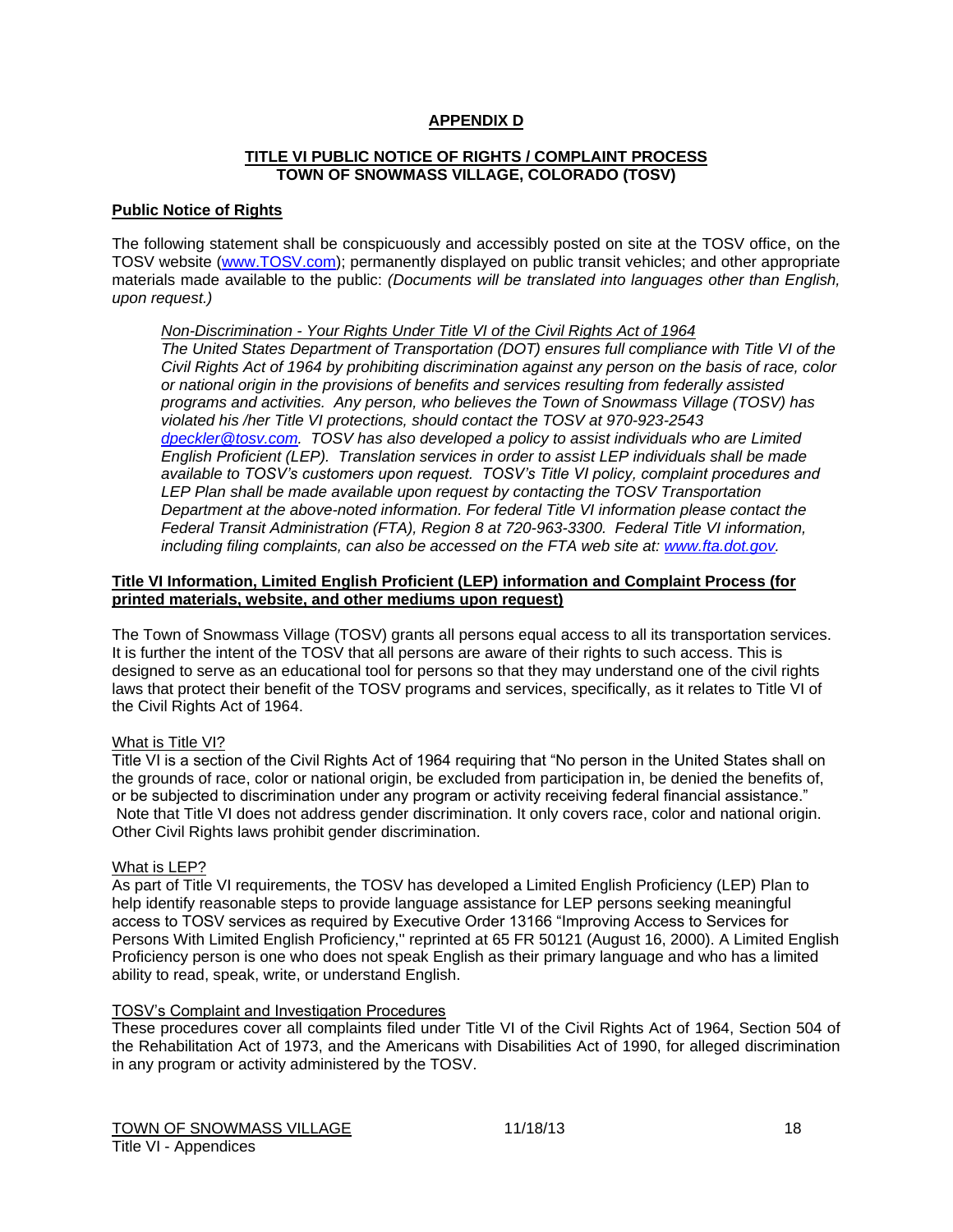## **APPENDIX D (Continued)**

## **TITLE VI PUBLIC NOTICE OF RIGHTS / COMPLAINT PROCESS TOWN OF SNOWMASS VILLAGE, COLORADO (TOSV)**

These procedures do not deny the right of the complainant to file formal complaints with other State or Federal agencies or to seek private counsel for complaints alleging discrimination. Every effort will be made to obtain early resolution of complaints at the lowest level possible. The option of informal mediation meeting(s) between the affected parties and the TOSV may be utilized for resolution. Any individual, group of individuals or entity that believes they have been subjected to discrimination prohibited under Title VI and related statutes may file a complaint.

The following measures will be taken to resolve Title VI complaints:

1) A formal complaint must be filed within 180 calendar days of the alleged occurrence. Complaints shall be in writing and signed by the individual or his/her representative, and will include the complainant's name, address and telephone number; name of alleged discriminating official, basis of complaint (race, color, national origin, disability), and the date of alleged act(s). A statement detailing the facts and circumstances of the alleged discrimination must accompany all complaints.

The TOSV strongly encourages the use of the attached *TOSV Title VI Complaint Form* when filing official complaints.

The preferred method is to file your complaint in writing using the *TOSV Title VI Complaint Form*, and sending it to:

Title VI Coordinator Transportation Department Town of Snowmass Village Box 5010 Snowmass Village, CO 81615

- 2) In the case where a complainant is unable or incapable of providing a written statement, a verbal complaint of discrimination may be made to the TOSV Title VI Coordinator. Under these circumstances, the complainant will be interviewed, and the TOSV Title VI Coordinator will assist the Complainant in converting the verbal allegations to writing.
- 3) When a complaint is received, the Title VI Coordinator will provide written acknowledgment to the Complainant, within ten (10) days by registered mail.
- 4) If a complaint is deemed incomplete, additional information will be requested, and the Complainant will be provided 60 days to submit the required information. Failure to do so may be considered good cause for a determination of no investigative merit.
- 5) Within 15 days from receipt of a complete complaint, the TOSV will determine its jurisdiction in pursuing the matter and whether the complaint has sufficient merit to warrant investigation. Within five (5) days of this decision, the Transportation Director or his/her authorized designee will notify the Complainant and Respondent, by registered mail, informing them of the disposition.
	- a. If the decision is not to investigate the complaint, the notification shall specifically state the reason for the decision.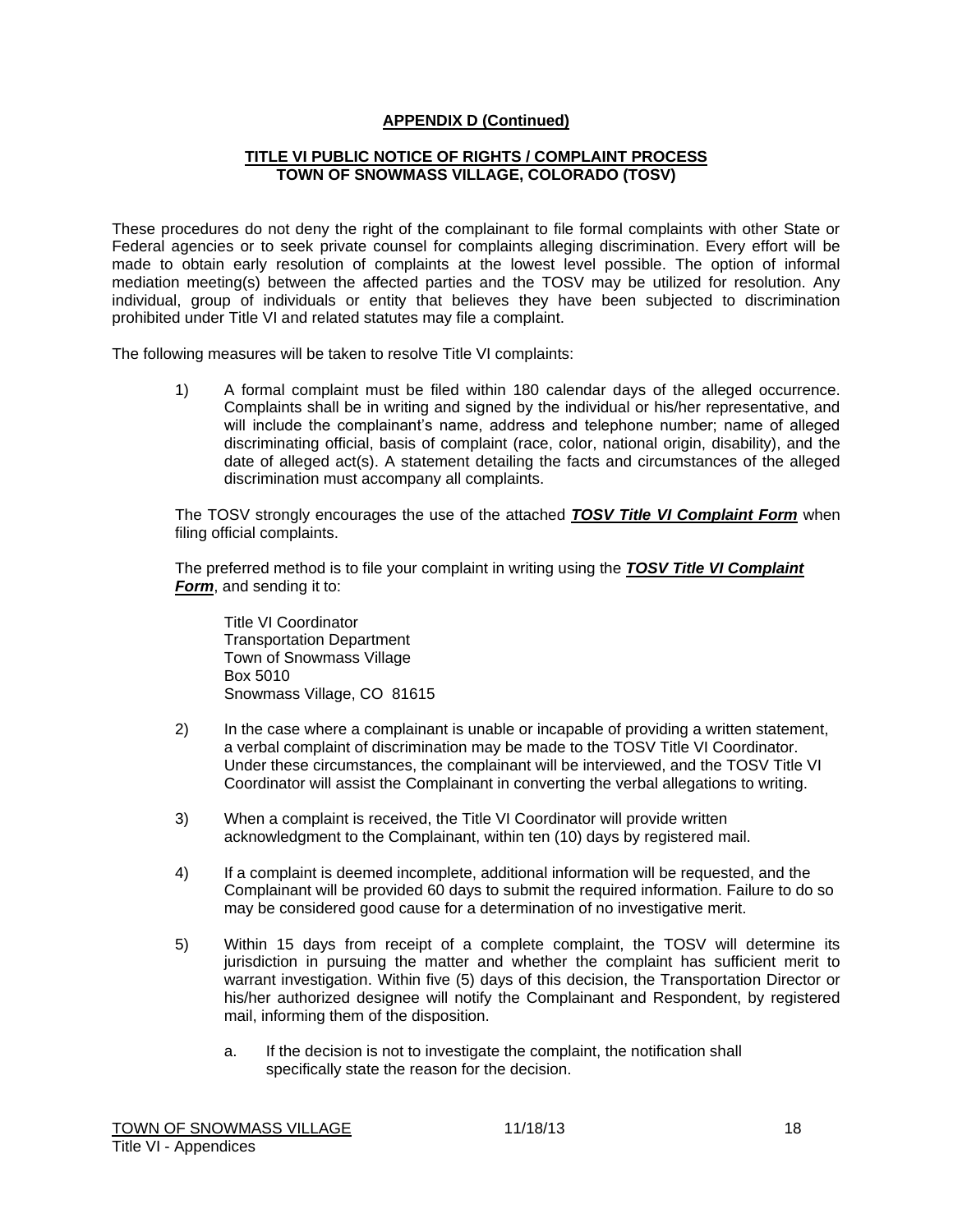## **APPENDIX D (Continued)**

## **TITLE VI PUBLIC NOTICE OF RIGHTS / COMPLAINT PROCESS TOWN OF SNOWMASS VILLAGE, COLORADO (TOSV)**

- b. If the complaint is to be investigated, the notification shall state the grounds of the TOSV's jurisdiction, while informing the parties that their full cooperation will be required in gathering additional information and assisting the investigator.
- 6) When the TOSV does not have sufficient jurisdiction, the Transportation Director or his/her authorized designee will refer the complaint to the appropriate State or Federal agency holding such jurisdiction.
- 7) If the complaint has investigative merit, the Transportation Director or his/her authorized designee will instruct the Title VI Coordinator to fully investigate the complaint. A complete investigation will be conducted, and an investigative report will be submitted to the Transportation Director within 60 days from receipt of the complaint. The report will include a narrative description of the incident, summaries of all persons interviewed, and a finding with recommendations and conciliatory measures where appropriate. If the investigation is delayed for any reason, the Title VI Coordinator will notify the appropriate authorities, and an extension will be requested.
- 8) The Transportation Director or his/her authorized designee will issue letters of finding to the Complainant and Respondent within 90 days from receipt of the complaint.
- 9) If the Complainant is dissatisfied with the TOSV's resolution of the complaint, he/she has the right to file a complaint with the:

Colorado Department of Transportation Federal Transit Administration CDOT Civil Rights & Business Resource Center Region 8 Title VI Coordinator **Attn:** Civil Rights Officer 4201 East Arkansas Ave. 12300 West Dakota Avenue Denver, CO 80222 Suite 310 303-757-9303 Lakewood, CO 80228 1-800-925-9427 Fax Fax 720-963-3333

FTA Complaint procedures can also be found on the FTA web site at: [www.fta.dot.gov.](http://www.fta.dot.gov/) These procedures are also outlined in FTA Circular 4702.1A, Chapter IX.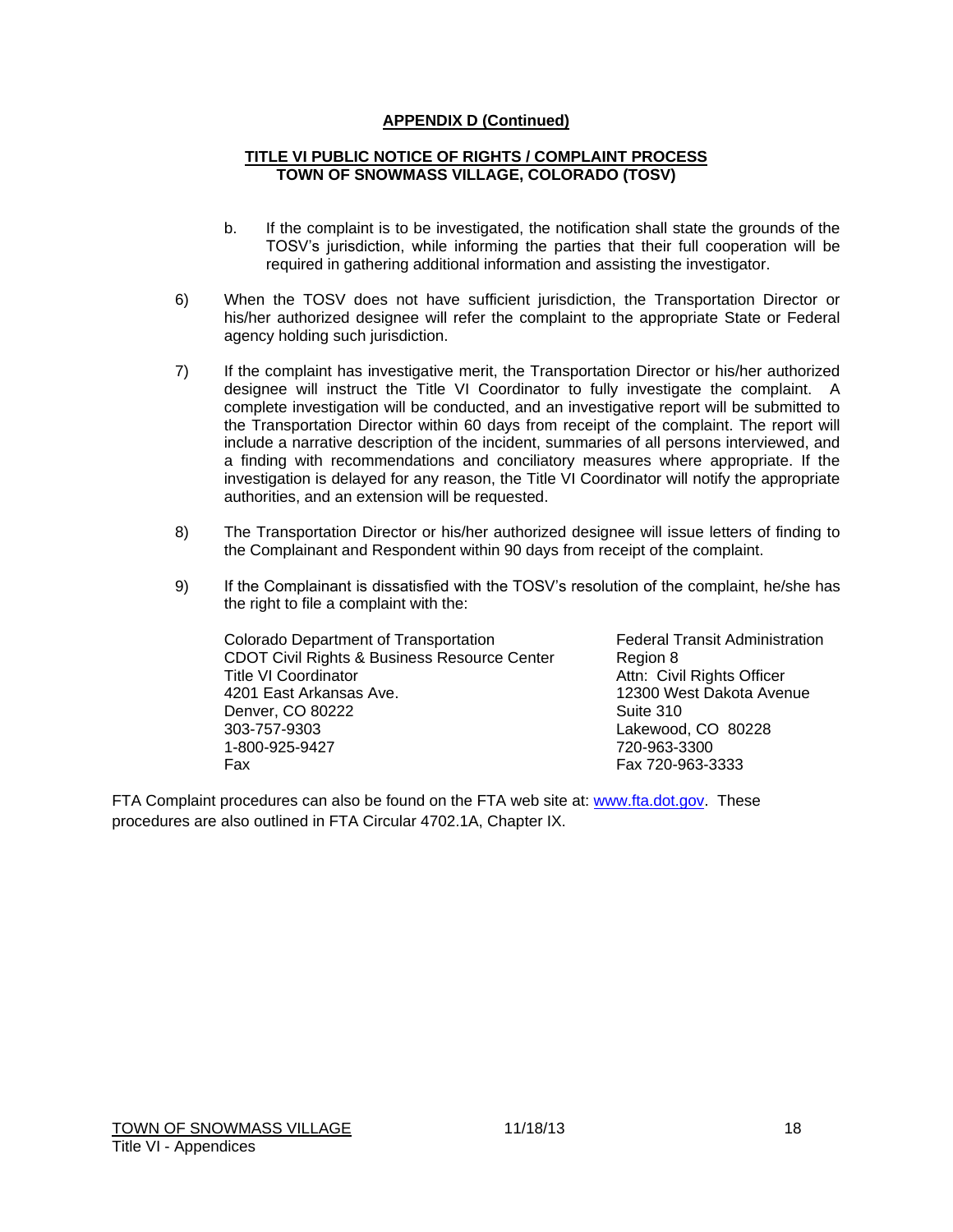# **TITLE VI PUBLIC NOTICE OF RIGHTS / COMPLAINT PROCESS TOWN OF SNOWMASS VILLAGE, COLORADO (TOSV)**



# Title VI Complaint Form

# Complaint Form

Instructions: If you would like to submit a Title VI complaint to the Town of Snowmass Village (TOSV) Transportation Department, please fill out the form below and send it to: TOSV Transportation Department, Attn: Title VI Coordinator, Box 5010, Snowmass Village, CO 81615. For questions or a full copy of TOSV's Title VI policy and complaint procedures call 970 923-2543 or email [dpeckler@tosv.com.](mailto:dpeckler@tosv.com)

| 1. Name (Complainant):                                                       |       |                                                 |  |  |
|------------------------------------------------------------------------------|-------|-------------------------------------------------|--|--|
| 2. Phone:                                                                    |       |                                                 |  |  |
|                                                                              |       | 3. Home address (street no., city, state, zip): |  |  |
|                                                                              |       |                                                 |  |  |
| 4. If applicable, name of person(s) who allegedly discriminated against you: |       |                                                 |  |  |
|                                                                              |       |                                                 |  |  |
| 5. Location and position of person(s) if known:                              |       | 6. Date of incident:                            |  |  |
|                                                                              |       |                                                 |  |  |
| 7. Discrimination because of:                                                |       |                                                 |  |  |
| Race                                                                         | Color |                                                 |  |  |
| National origin                                                              |       |                                                 |  |  |
|                                                                              |       |                                                 |  |  |
|                                                                              |       |                                                 |  |  |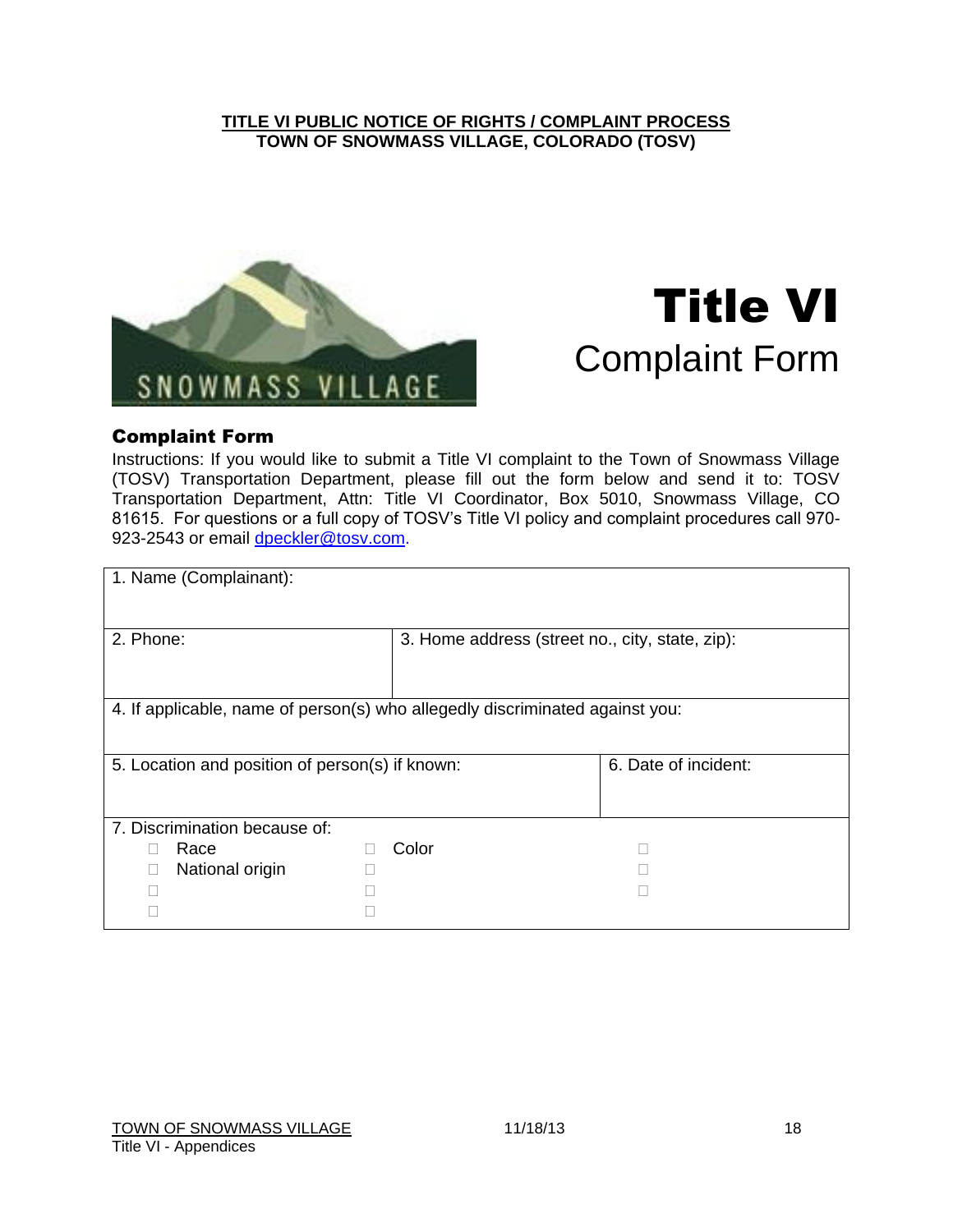|                                                                                             | were treated differently than you. Also, attach any written material pertaining to your case. | 8. Explain as briefly and clearly as possible what happened and how you believe you were<br>discriminated against. Indicate who was involved. Be sure to include how you feel other persons |  |  |
|---------------------------------------------------------------------------------------------|-----------------------------------------------------------------------------------------------|---------------------------------------------------------------------------------------------------------------------------------------------------------------------------------------------|--|--|
|                                                                                             |                                                                                               |                                                                                                                                                                                             |  |  |
| 9. Why do you believe these events occurred?                                                |                                                                                               |                                                                                                                                                                                             |  |  |
|                                                                                             | 10. What other information do you think is relevant to the investigation?                     |                                                                                                                                                                                             |  |  |
|                                                                                             |                                                                                               |                                                                                                                                                                                             |  |  |
|                                                                                             |                                                                                               |                                                                                                                                                                                             |  |  |
|                                                                                             | 11. How can this/these issue(s) be resolved to your satisfaction?                             |                                                                                                                                                                                             |  |  |
|                                                                                             |                                                                                               |                                                                                                                                                                                             |  |  |
| 12. Please list below any person(s) we may contact for additional information to support or |                                                                                               |                                                                                                                                                                                             |  |  |
| clarify your complaint (witnesses):<br>Name:                                                | Address:                                                                                      | Phone number:                                                                                                                                                                               |  |  |
|                                                                                             |                                                                                               |                                                                                                                                                                                             |  |  |